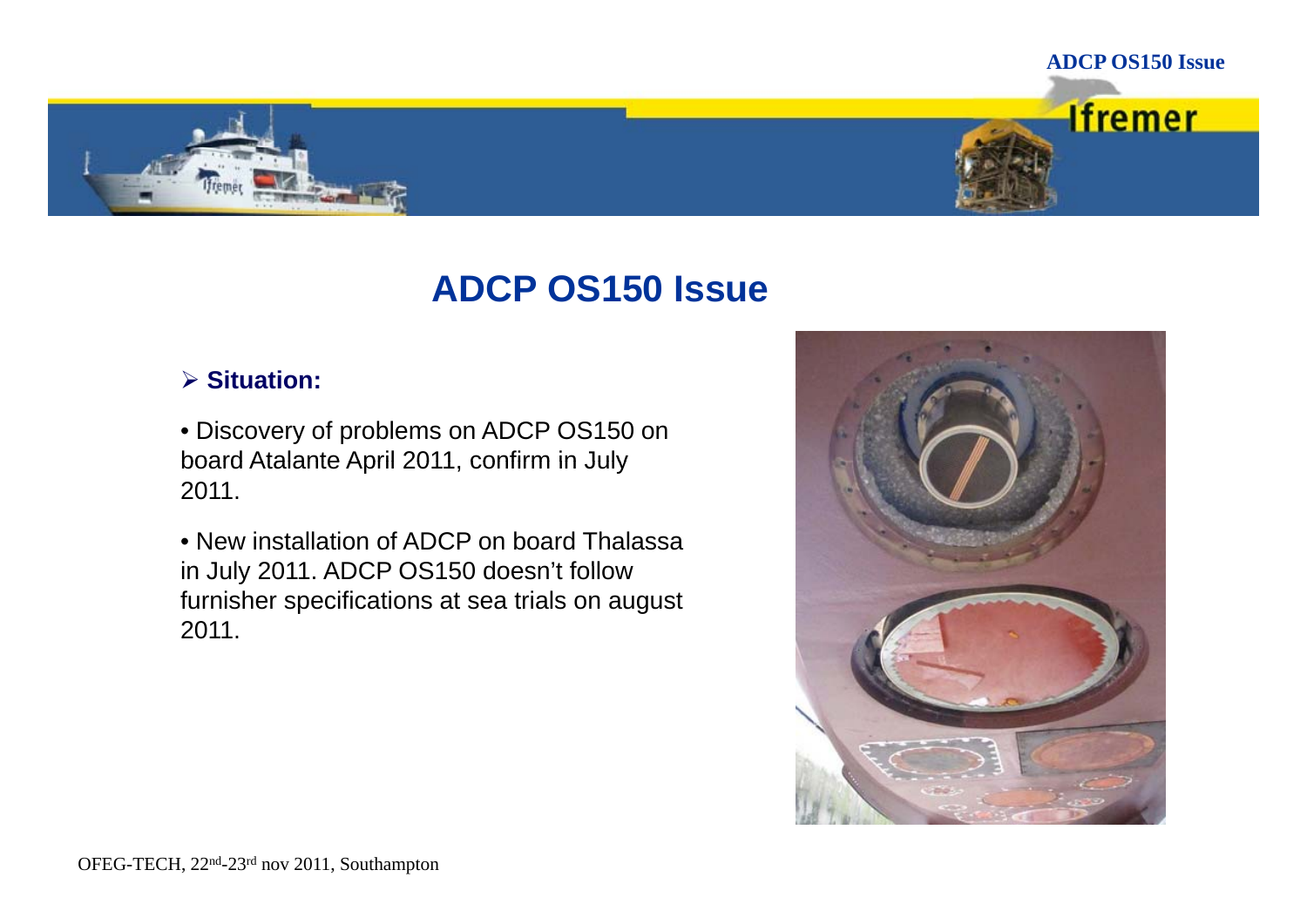



## **D t il f i Detail of issue**

After sea trials on board Atalante in July 2011 and Thalassa in August 2011 (after installation of new ADCPs), we noted that :

 $\Rightarrow$  difference between speed GPS and bottom track

 $\Rightarrow$  sound range too short

 $\Rightarrow$  first speed current layers proportional to vessel speed

**Idea : issue of ADCP OS150 acoustic windows**

**Is it only an acoustic windows issue or is it more complex ? more**

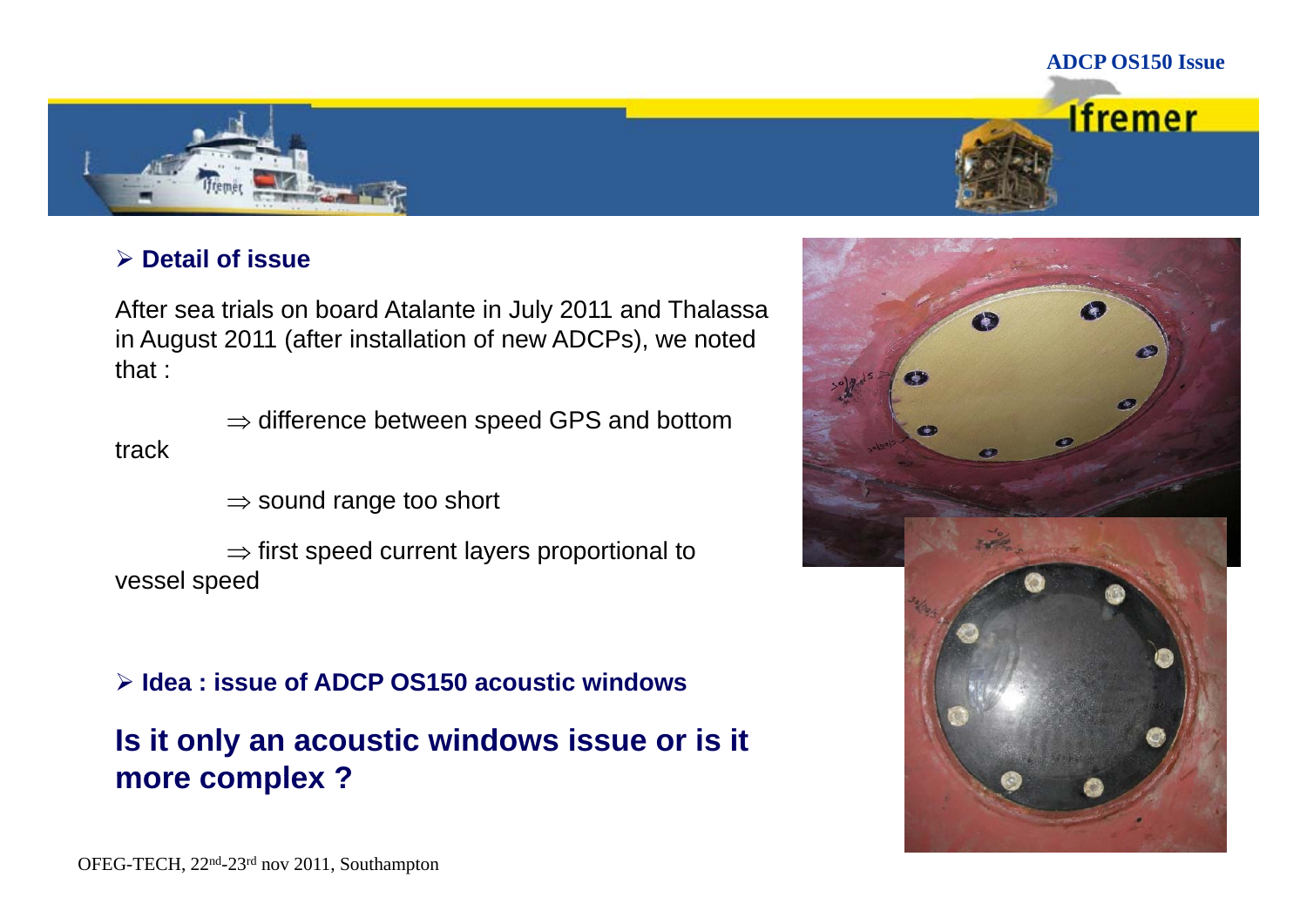

# **Investigation – sept/oct 2011**

Tests in acoustic tank of several acoustic windows. We tested different materials and several thickness.

 $\Rightarrow$  choose material to test at sea

## **Sea trials – oct 2011**

First trials of ADCP OS150 with 2 new acoustic windows on TVO, on board Thalassa.

 $\Rightarrow$  results are better than in August. Need to continue in this way.